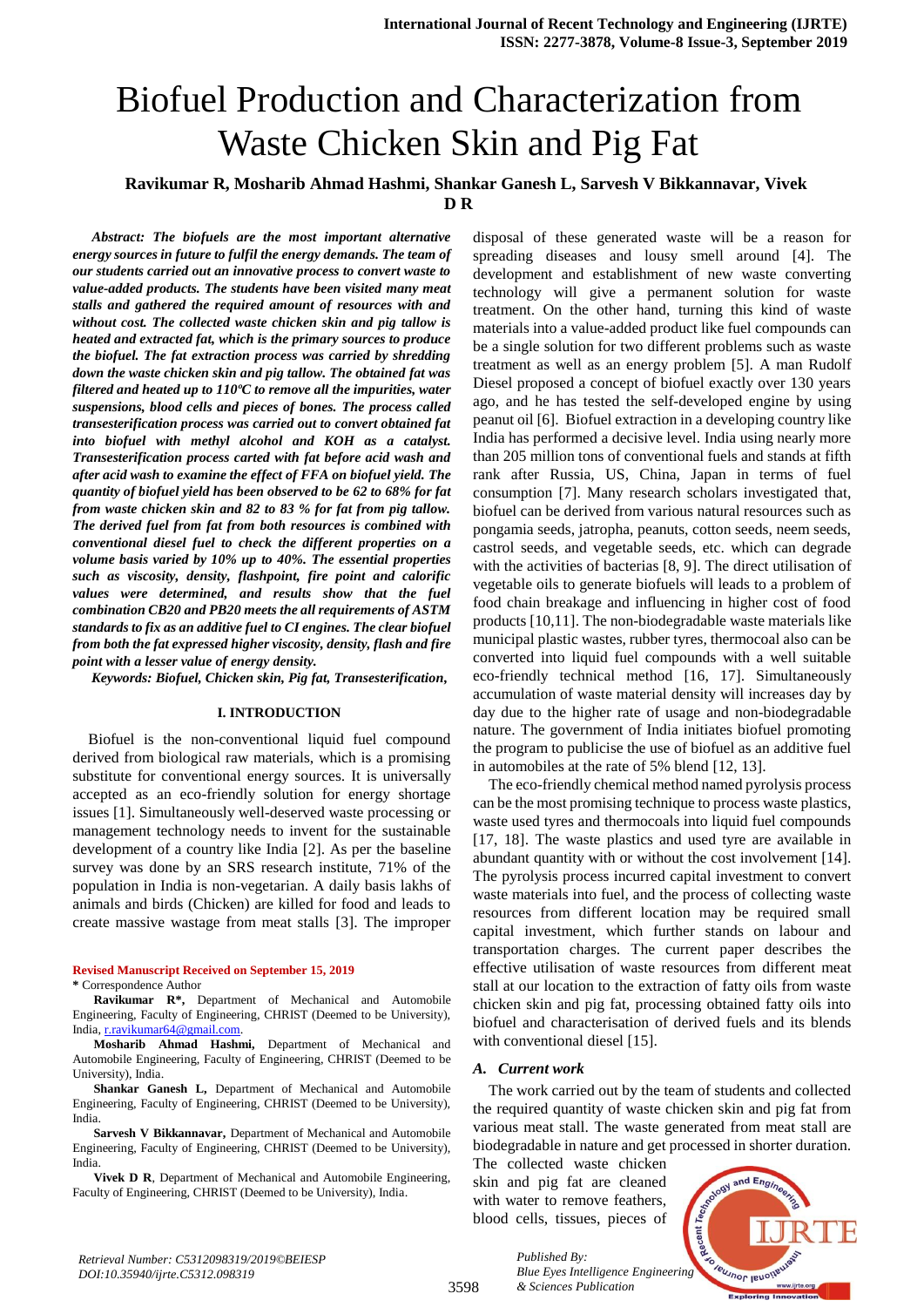bones etc. The cleaned feedstock materials are shredded down into small pieces which help in extracting entire fat from the waste skin and pig fat. The separation of fat from the resources carted in different trails and the obtained quantity of fat was summarised. The gathered fat was converted into biofuels with the efficient chemical process, namely transesterification.

Transesterification process was carted with the utilisation of methyl alcohol and reactive agents such as NaOH. The conversion process carried out with different batches to optimise the transesterification process. An investigation carried out in out fuel testing laboratory to investigate the characteristics of derived fuels and their blends with conventional diesel fuel. The physio properties such as calorific value, heating value, flash point, fire point and percentage of carbon content were determined.

## **II. SOURCES AND METHODOLOGY**

An exhaustive baseline survey was carted by the team of students by visiting to various meat stalls at our local area and collected resources needed for the extraction of biofuels. The survey results reveal that, at an average of 300 to 328 kg of waste generated from ten medium-sized meat stalls. The survey shows that the created waste chicken skin was usually disposed to open area in a non-technical manner by venders. The activities of bacterias and enzymes, disposed waste get decomposed and become a leading source of spreading diseases and pungent smell nearby the surrounding. The second type of resource called pig fat gathers from pig stall with the cost, because of the pig fat is in the group of edible food products. The collected resources such as waste chicken skin and pig fat, are showcased in fig.1.





#### *B. Fat extraction*

In this work, waste chicken skin and pig fat are used as resources to derive the biofuels. The fat extraction process was carried out with open utensil and electrical heater. The gathered waste chicken was washed with water to remove the blood cells, bone pieces, tissues and dirty contaminants. The cleansed skin shredded into small pieces, which further helps in extracting more fat due to the more exposed area to the temperature. Extraction of fat was carted in trails by taking 0.5 and 1 kg of samples to investigate the yield of fat from waste chicken skin and pig tallow. The resources are getting heated up to the temperature range between 80ºC to 120ºC. The heated products are allowed to cool down, and the fat liberates during the process from the skin was separated with the help of a fine filter. After the extraction, the measured quantity of fat was heated about to 100ºC to remove the excess water content with the obtained fat. The heated fat was allowed to get cool. The higher level of FFA content of oil

will cause to the transesterification process and heading towards the formation of glycerine as a byproduct. The free fatty acids of obtained fat should be less than 1% to achieve the maximum yield of biofuel. The fat underwent through using isopropyl alcohol method. Fat obtained from pig tallow shows 3.46% of FFA were chicken fat consists maximum of up to 12-13%. The acid-catalysed esterification process was trailed to bring down the value of FFA. Fat derived from waste chicken skin, pig tallow and byproducts remains after the heating process are shown in fig.2 and 3.



Figure 2: Waste chicken skin and pig fat



Figure 3: Chicken skin and pig tallow after the heating

#### *C. Fat converting into biofuel*

Filtered and heated fat received from the extraction process is converted into liquid fuel compounds by adopting base catalysed transesterification process. The transesterification process was carried out with the presence of methyl alcohol and a base catalyst such as KOH. After the reduction of the free fatty acid level to less than 1%, a known quantity of fat took in a round bottom flask and heated to 80ºC about 90 minutes to remove water suspensions, dirt particles and impurities mixed up with it. There are several trails carried to check the feasibility, yield of product and byproduct by varying reaction time, alcohol and KOH concentration to optimise the transesterification process. On the other hand, a mixture of methyl alcohol and KOH with required quantity is prepared as shown in fig.4. Many investigations showcased that the formation of glycerine and biofuel yield will get affected by the concentration of methanol and catalyst. The quantity of reactive catalyst and methyl alcohol varied at the rate of 3 to 5gm and 250 to ml. The methanol and KOH solution is mix with hot fatty oil and maintaining the same temperature for around 120 minutes. After adding the methoxide solution, the mixture was stirred well with the help of magnetic stirrer during the process to accelerate the reaction. The transesterification process is shown in fig.4.

*Published By: Blue Eyes Intelligence Engineering & Sciences Publication* 



*Retrieval Number: C5312098319/2019©BEIESP DOI:10.35940/ijrte.C5312.098319*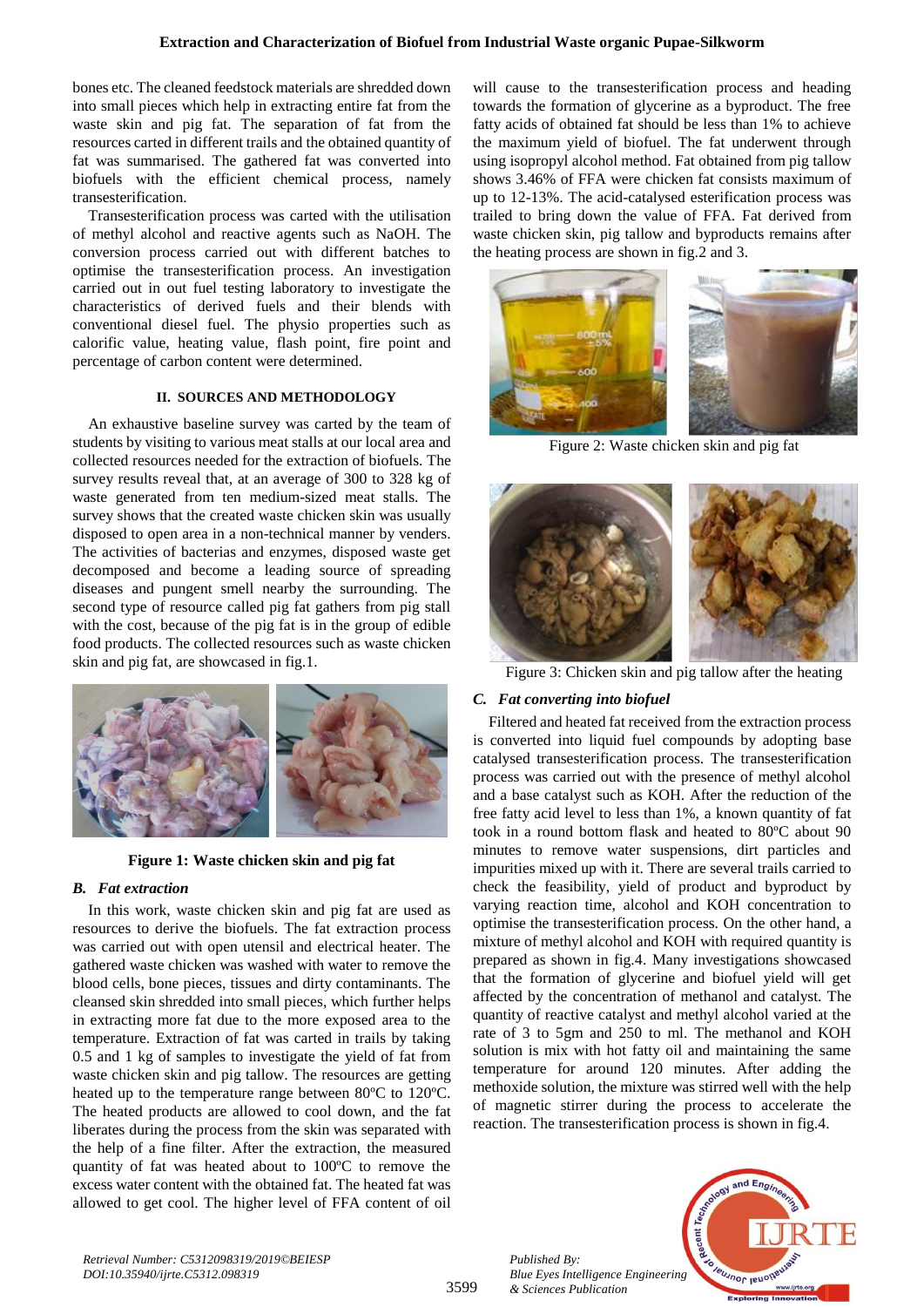

**Figure 4: Methoxide, Transesterification process and Biofuel**

### **III. RESULT AND DISCUSSION**

The method of converting washed fat from waste chicken skin and pig tallow into biofuel has been carried with methyl alcohol and KOH solution at variable quantity. Before that transesterification process, the fat was extracted from waste chicken skin and pig tallow separately. The results reveal that pig tallow provides a higher yield of fat than the waste chicken skin for the unit quantity of samples. The fat yield for waste chicken skin and pig tallow are tabulated in table I.

Table I: Fat yield from waste chicken skin and pig tallow

| <b>Types of feedstock</b> | Sample in kg | Fat yield in<br>ml |
|---------------------------|--------------|--------------------|
| Waste chicken skin        |              | 180-230            |
| Pig tallow                |              | 630-780            |

Obtained fats from different sources are secured with a higher value of FFA such as 3.46% for pig fat and 12-13% for waste chicken skin. The preprocess such as titration was conducted to bring down the FFA value to less than 1%. A trial was carried for the chicken fat before an acid wash to examine the effect of FFA on the transesterification process, and results showcased that the yield of biofuels are dramatically affected and quantity of biofuel was very less with increasing the amount of byproduct namely glycerine. The fat processing into biofuel after the acid wash gives better

biofuel yield by reducing the amount of byproduct such as glycerine. The amount of biofuel yield with the concentration of methanol and KOH are tabulated in table II.

|  |  |  |  | Table II: Biofuel yield with catalyst concentration |
|--|--|--|--|-----------------------------------------------------|
|--|--|--|--|-----------------------------------------------------|

| Waste chicken fat |          |                |                      |  |  |
|-------------------|----------|----------------|----------------------|--|--|
| <b>NaOH</b>       | Methanol | <b>Biofuel</b> | Methano<br>Glycerine |  |  |
| (gm)              | (ml)     | yield (ml)     | (ml)                 |  |  |
| 3                 | 250      | 580-610        | 280-300              |  |  |
| 3.5               | 260      | 590-610        | 250-270              |  |  |
| 4                 | 270      | 620-680        | 180-220              |  |  |
| 4.5               | 280      | 540-570        | 320-340              |  |  |
| 5                 | 290      | 510-530        | 320-305              |  |  |
| Pig fat           |          |                |                      |  |  |
| $\mathcal{F}$     | 250      | 710-730        | 180-210              |  |  |
| 3.5               | 260      | 780-800        | 160-180              |  |  |
| 4                 | 270      | 820-830        | 130-150              |  |  |
| 4.5               | 280      | 590-610        | 240-250              |  |  |
| 5                 | 290      | 570-580        | 240-270              |  |  |

Exhaustive investigations were carried out to calculate the various physical properties of derived fuels and its mixtures. Table III showcased the different characteristics of biofuel from waste chicken skin and pig fat and their combinations with conventional diesel fuel. The blends ware prepared on volume bases like CB10, CB20, CB30 and CB40 with biofuel from waste chicken skin and PB10, PB20, PB30 and PB40 with biofuel from pig fat; all the blends were undertaken to determine the flashpoint, fire point, viscosity, calorific value, density and carbon content. The investigation results reveal that higher the value of flashpoint, fire point, viscosity for both the types of pure biofuel and lesser in the energy density of both pure biofuel. The blends of both biofuels with diesel fuel show that marginal changes in different properties with an increasing quantity of biofuel within it. The obtained properties for various combinations and pure biofuel from waste chicken skin and pig fats are shown in table IV.

| <b>Properties</b>         | <b>Chichen fat</b> | <b>CB100</b> | <b>CB10</b> | CB20        | <b>CB30</b> | <b>CB40</b> | CB0            |
|---------------------------|--------------------|--------------|-------------|-------------|-------------|-------------|----------------|
| Density kg/m3             | 889.57             | 871.3        | 845.7       | 849.1       | 851.3       | 855.4       | 832.6          |
| Kinematic Viscosity(c.St) | 32.36              | 5.32         | 4.01        | 4.21        | 4.32        | 4.59        | 3.97           |
| Calorific Value $(MJ/Kg)$ | ---                | 37.41        | 40.43       | 39.27       | 38.98       | 38.47       | 44.7           |
| Flash Point $(^{0}C)$     | 247                | 143          | 97          | 101         | 110         | 118         | 53             |
| Fire point $(^0C)$        | 263                | 157          | 103         | 111         | 119         | 137         | 59             |
| FFA, NaOH(g/ltr)          | $12 - 13$          | ---          | ---         | $---$       | ---         | ---         | ---            |
| <b>Properties</b>         | Pig fat            | <b>PB100</b> | <b>PB10</b> | <b>PB20</b> | <b>PB30</b> | <b>PB40</b> | P <sub>B</sub> |
| Density kg/m3             | 873.73             | 857.9        | 842.7       | 849.3       | 853.3       | 859.1       | 832.6          |
| Kinematic Viscosity(c.St) | 29.98              | 5.09         | 3.98        | 4.12        | 4.29        | 4.43        | 3.97           |
| Calorific Value(MJ/Kg)    | ---                | 37.32        | 40.29       | 39.19       | 38.26       | 37.98       | 44.7           |
| Flash Point $(^0C)$       | 237                | 139          | 92          | 97          | 104         | 113         | 53             |
| Fire point $(^0C)$        | 249                | 146          | 105         | 109         | 117         | 121         | 59             |
| FFA, NaOH(g/ltr)          | 3.46               | ---          | ---         |             | ---         | ---         | ---            |

3600

Table IV: Properties of biofuels and their blends

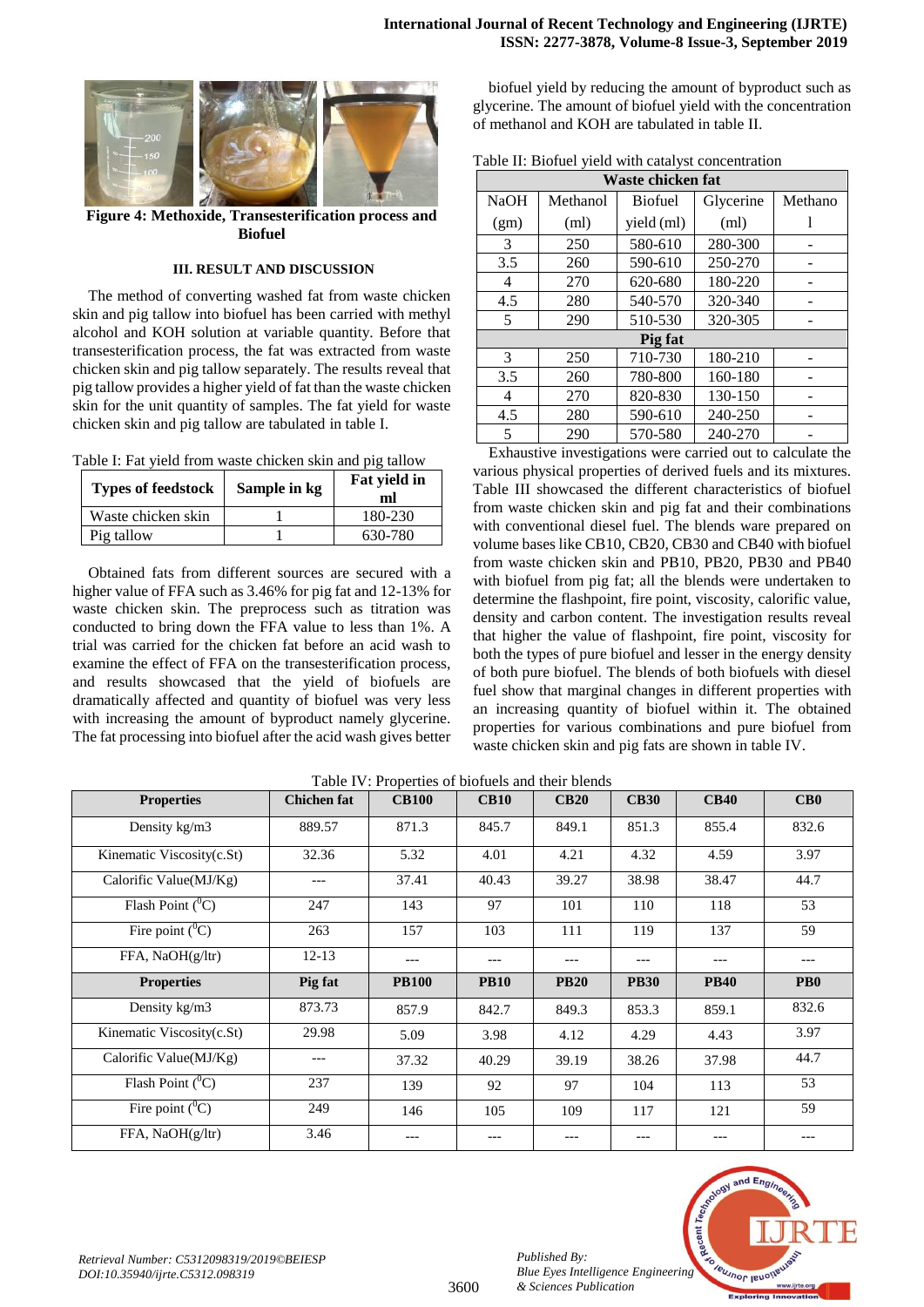The tabulated properties of biofuel and their combinations indicates that the pure biofuel from both the feedstocks shows lesser in energy density when compared that of diesel fuel, higher the value of density, viscosity, flashpoint and fire point were observed for the pure biofuel. The concentration of biofuel with the high-speed diesel in combinations shows

marginal difference in all the respective properties and by increasing the percentage of biofuel present in different combinations shows in to reduce the calorific value. The fig 5 to 12 illustrates the variation of different propertied with an increasing proportion of biofuel with combinations.

To utilise high viscous biofuel and their blends, fuel supply should modify accordingly to avoid the fuel line clogging. The combined fuel samples reduce the chance of clogging or blockage in the fuel line can achieve better fuel atomization within the combustion chamber. All the particular fuel combinations are in the route of accepting as promising alternative fuel for compression ignition engine even without altering any fuel supply system.





**Figure 7: Calorific Value v/s Blends**



**Figure 8: Flash and Fire point v/s Blends**



**Figure 9: Density v/s Blends**



**Figure 10: Kinematic Viscosity v/s Blends**



**Figure 11: Calorific Value v/s Blends**



*Published By:*

*& Sciences Publication*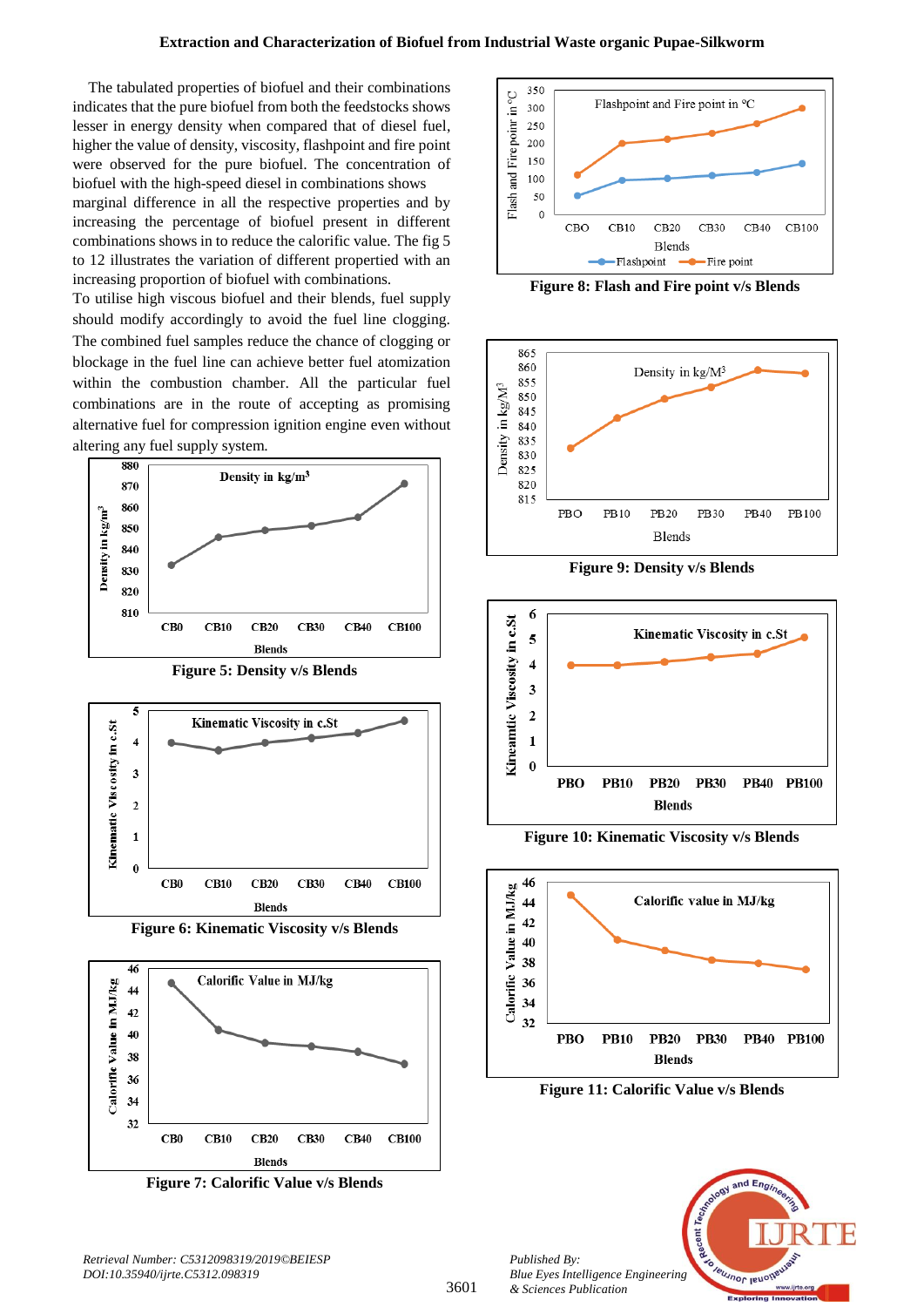

**Figure 12: Flash and fire v/s Blends**

# **IV. CONCLUSION**

Currently, alternative fuels gaining more popularity due to its feasibility and suitability with a compression ignition engine. Worldwide all the respective counties initiated many biofuel programmes to progress and to create awareness towards utilising the biofuel in the IC engine. Similarly best efficient waste management technology is also needed for sustainable development of country. In our country 80% of fuels are importing of foreign countries means to say we are dependent on others to fulfil our energy requirements. The generated revenue in India is spending towards importing fuel to meet the fuel demands. If the Indian government initiates, the program like converting waste to value-added products will become the best promising method to solve two different problems with a single solution. The current work and investigations results reveal that the utilisation of waste generated from meat stalls can be better feedstocks to derive biofuel. The technical waste processing will be the most promising and zero polluting method to add values to waste resources. The pig fat stands first in giving more yield of lipid and biofuel compared to waste chicken skin. The fat extraction and biofuel production from waste generated from various meat stalls can be considered as the best alternative method to minimise the problem of waste treatment and shortage of energy sources. The derived biofuel from waste resources is meeting all the requirements to use it in existing IC engines without any significant modifications. The initiation of small industries to process this kind of waste can create employability in local areas.

#### **REFERENCES**

- 1. Shanmugasundaram Sankar, 2016, "Production of biodiesel from chicken fat, pork fat and combination of the above two feedstocks." International Journal of Research in Mechanical Engineering, Volume-4, Issue-3: 110-114.
- 2. Cengiz Oner A Sehmus Altun B, 2009, "Biodiesel production from inedible animal tallow and an experimental investigation of its use as an alternative fuel in a direct injection diesel engine." Applied Energy (86), 2114–2120.
- 3. M Senthil Kumar, A. Kerihuel, J. Bellettre, M. Tazerout, 2005, "Experimental investigations on the use of preheated animal fat as fuel in a compression ignition engine." Renewable Energy (30), 1443–1456.
- 4. Metin Guru, Atilla Koca, Ozer Can, Can Cnar, Fatih Sahin, 2010. "Biodiesel production from waste chicken fat-based sources and evaluation with Mg-based additive in a diesel engine," Renewable Energy (35), 637–643.
- 5. Carmen C. Barrios, Aida Domínguez-Saez, Carlos Martin, Paloma Alvarez, 2014, "Effects of animal fat-based biodiesel on a TDI diesel engine performance, combustion characteristics and particle number and size distribution emissions." Fuel (117), 618–623.
- 6. A Kerihuel, M. Senthil Kumar, J. Bellettre, M. Tazerout, 2005, "Use of animal fats as CI engine fuel by making stable emulsions with water and methanol." Fuel (84), 1713–1716.
- 7. Eliezer Ahmed, Melo-Espinosa, Ramon Piloto, Rodríguez, Leonardo Goyo's Perez, Roger Sierens, Sebastian Verhelst, 2015, "Emulsification of animal fats and vegetable oils for their use as a diesel engine fuel: An overview." Renewable and Sustainable Energy Reviews (47), 623–633.
- 8. Ravikumar R, G Sujaykumar, Divakar Shetty A S, Basavaraj Kambale, 2017, "Investigation of the effect of chicken biodiesel blended diesel on engine performance." International Journal of Advances in Scientific Research and Engineering (3), 192-196.
- 9. A Kleinova, I Vailing, J. Labaj, J Mikulec, J Cvengros, 2011, "Vegetable oils and animal fats as alternative fuels for diesel engines with dual fuel operation." Fuel Processing Technology (92), 1980–1986.
- 10. Yusuf Ali, Milford A. Hanna & Joseph E. Borg 1995, "Optimization of diesel, methyl tailowate and ethanol blend for reducing emissions from a diesel engine" Bioresource Technology, Volume 52, Issue 3, 237-243.
- 11. Kumar M S, Kerihuel A, Bellettre J, Tazerout M. 2006, "Ethanol animal fat emulsions as a diesel engine fuel – part 2: engine test analysis", Fuel (85)2646-2652.
- 12. Darunde Dhiraj S, Deshmukh Mangesh M, 2012, "Biodiesel production from animal fats and its impact on the diesel engine with ethanol-diesel blends: a review", International Journal of Emerging Technology and Advanced Engineering, Volume 2, Issue 10, 179-188.
- 13. Altun S, 2009, "Experimental investigation of usage in a diesel engine and biofuel production from animal fats".
- 14. P Deivajothi, V Manieniyan S, Sivaprakasam, 2019, "Experimental investigation on di diesel engine with fatty acid oil from a by-product of a vegetable oil refinery", Ain Shams Engineering Journal, Volume 10, Issue 1, 77-82.
- 15. Roshan R More, C B Kothare, K S Raizada, 2015, "Preparation of biodiesel from non-edible animal fat", International Journal of Engineering Research and General Science Volume 3, Issue 5, 656-660.
- 16. Divakar Shetty A S, Ravi Kumar R, Kumarappa S, Antony A J, 2016, "Study on the conversion of municipal plastic wastes into liquid fuel compounds, analysis of CRDi engine performance and emission characteristics", Materials Science and Engineering 149, 1-10.
- 17. Ravikumar R, G Sujaykumar, Divakar Shetty A S, Basavaraj Kambale, Aravinda Pattar, 2017, "Investigation of the effect of tire oil blended diesel on engine performance", Energy and Power, 7(3): 61-64.
- 18. Ravikumar R, Kiran K, Gurumoorty S Hebbar, 2018, 'Performance and emission test on ci engine using fuel from waste plastics', International Journal of Scientific Engineering and Science, Volume 2, Issue 8, 1-5.

#### **AUTHORS PROFILE**



**RAVIKUMAR R, BE, M. Tech, (PhD),** He has published nine international peer-reviewed research articles, perusing research work on alternative fuels and internal combustion engines, a lifetime member of ISME, Fund received from Govt and non Govt agencies worth of 3 lacks. His ambition is to bring out better efficient alternative

biofuel for IC engines in terms of better performance and lower emissions. Currently, He and his team working on engine combustion by utilizing biofuels derived from various waste sources such as waste plastics, used tyres, chicken waste skin, pig waste etc. by simulation as well as experimental methods. The engine will be operated by varying compression ratio, speed, load with different blends of derived fuels and conventional diesel.



**Mosharib Ahmad Hashmi**, He is pursuing B.Tech in Automobile Engineering from faculty of Engineering, CHRIST (Deemed to be University) Bangalore. He has done an internship in companies like Tata motors limited.



*Retrieval Number: C5312098319/2019©BEIESP DOI:10.35940/ijrte.C5312.098319*

3602

*Published By: Blue Eyes Intelligence Engineering & Sciences Publication*